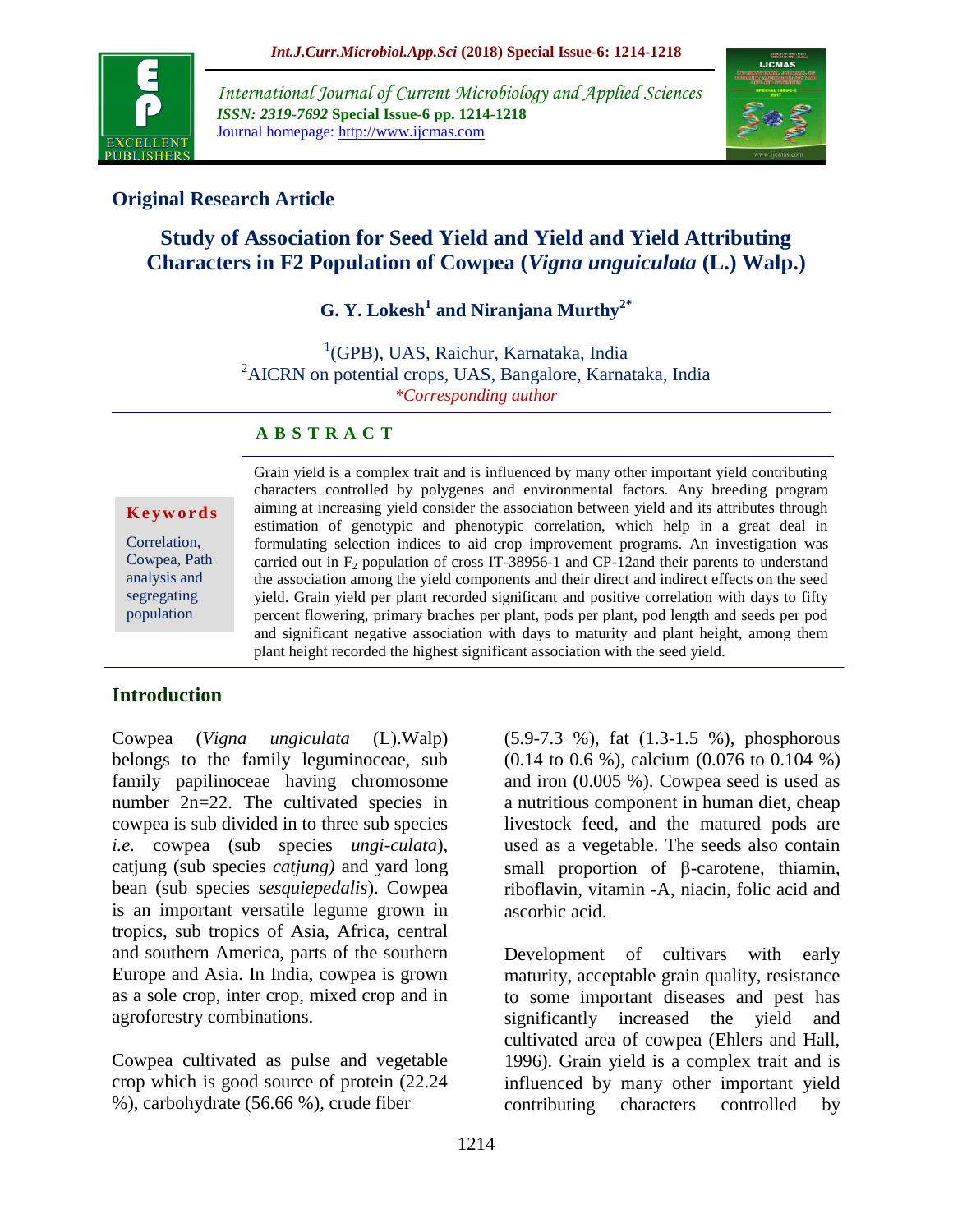polygenes and environmental factors. Correlation analysis is a handy technique which provides information that selection for one character results in progress for other positively correlated characters. The importance of correlation studies in selection pro-grammes is appreciable when highly heritable characters are associated with the important character like yield. Correlation coefficients, although, very useful in quantifying the size and direction of trait associations can be misleading if the high correlation between two traits is a consequence of the indirect effect of other traits (Bizeti*et al.,* 2004). Path coefficient is an excellent means of studying direct and indirect effects of interrelated components of a complex trait. Path-coefficient analysis measures the direct influence of one variable on another (Dewey and Lu, 1959). By determining the inter-relationships among grain yield components, a better understanding of both the direct and indirect effects of the specific components can be attained (Chaudhary and Joshi, 2005).

### **Materials and Methods**

The present experiment was carried out at Dry Land Agriculture Project, Gandhi Krishi Vignana Kendra, GKVK campus of the University of Agricultural Sciences, Bangalore. Two diverse cowpea genotypes/varieties *viz.,* IT-38956-1 and CP-12 were selected and used as parents for hybridization and then advanced to the F2 generation to study the association between the seed yield and yield attributing characters. The observation was recorded for ten quantitative characters like Days to first flowering, Days to maturity, Plant height (cm), Primary branches per plant, Secondary branches per plant, Number of pods per plant. Pod length (cm), Seeds per pod, Seed yield per plant (g) and Hundred seed weight (g).

#### **Results and Discussion**

The results of correlation among ten characters were presented in Table 1. In the present study,seed yield per plant exhibited significant and positive correlation with pod length (0.855), seeds per pod (0.791), pods per plant (0.362), days to first flowering (0.275) and primary braches per plant (0.225)These results are in close agreement with earlier workers Alege and Mustapha (2007) and Khadre *et al.,* (2014). Hence, simultaneous selection based on these characters could be suggested for improvement of yield in segregating populations.

Although yield is principal goal of many crop breeding programs, but multiple traits package determines varietal/cultivar acceptability by cowpea farmers and/or primary consumers. Yield is a complex trait, governed by many traits, morphological characters that associated with higher seed yield or which make a significant contribution to yielding ability would be useful in the improvement of seed yield. Among the seed yield and its attributing characters in the cross, positive and significant association of days to first flowering with days to maturity, plant height, biomass, secondary branches per plant, pods per plant, pod length and test weight; days to maturity with plant height, secondary branches per plant, pods per plant, seeds per pod and test weight; plant height with secondary branches per plant, pod length, pods per plant and hundred seed weight; primary branches per plant with secondary branches per plant, pod length, seeds per pod and hundred seed weight; secondary branches per plant with pod length, seeds per pod and hundred seed weight; pod length with seeds per pod and hundred seed weight; seed per pod with hundred seed weight.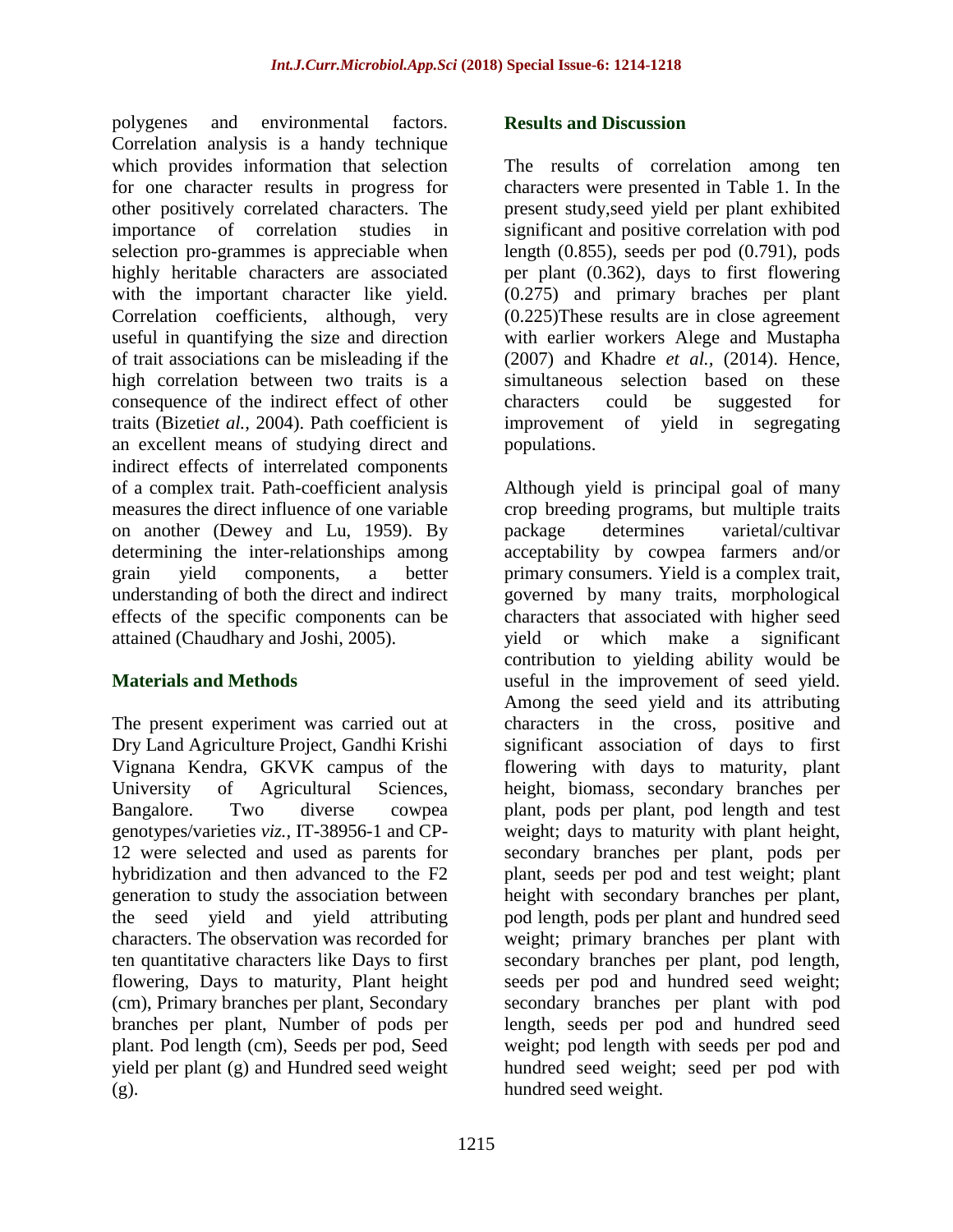|                                  | $\Delta$ |           |           |            |            | 486      | $\mathbf{A}$ | $\mathbf{A}_{\mathbf{S}}$ | $\mathbf{v}$<br>Δq | $\mathbf{X}_{10}$ |
|----------------------------------|----------|-----------|-----------|------------|------------|----------|--------------|---------------------------|--------------------|-------------------|
| л                                | 1.000    | $0.488**$ | $0.910**$ | $0.416**$  | $0.456**$  | $0.231*$ | $0.291*$     | $0.402**$                 | $-0.171*$          | $0.275**$         |
| $\mathbf{A}_2$                   |          | 1.000     | $0.467**$ | $0.333**$  | $-0.016$   | 0.155    | $0.332**$    | $0.406**$                 | $-0.042$           | $-0.308**$        |
| $\mathbf{v}$<br>$\mathbf{A}$     |          |           | 1.000     | $-0.566**$ | $-0.367**$ | $-0.056$ | $-0.538**$   | $-0.540**$                | $-0.317**$         | $-0.609**$        |
| $\mathbf{A}$                     |          |           |           | 1.000      | $0.604**$  | $0.272*$ | $0.287*$     | $0.222*$                  | $-0.176$           | $0.225**$         |
| $\Lambda$                        |          |           |           |            | 1.000      | $-0.198$ | $0.784**$    | $0.453**$                 | $-0.8220$          | $0.188*$          |
| $\mathbf{v}$<br>$\mathbf{A}_6$   |          |           |           |            |            | 1.000    | $-0.761**$   | $-0.511**$                | $-0.355**$         | $0.362**$         |
| $\mathbf{A}$                     |          |           |           |            |            |          | 1.000        | $0.985**$                 | 0.117              | $0.855**$         |
| $\mathbf{v}$<br>$\mathbf{A}_{8}$ |          |           |           |            |            |          |              | 000.1                     | 0.070              | $0.791**$         |
| $\mathbf{v}$<br>$\mathbf{A}_{9}$ |          |           |           |            |            |          |              |                           | 1.000              | 0.103             |
| ${\bf A}_{10}$                   |          |           |           |            |            |          |              |                           |                    | 1.000             |

#### **Table.1** Correlation co-efficients for seed yield per plant and yield attributing characters in  $F_2$  generation of cowpea cross IT-38956-1  $\times$  CP-12

\*- Significance at 0.05 \*\*- Significance at 0.01

**X**<sub>**3**</sub>: Plant height (cm) **X**<sub>**<sub>7</sub>**: Pod length (cn **X**<sub>**<sub>4</sub>**: Primary branches per plant **X**<sub>8</sub>: Seeds per pod</sub></sub> **X**<sub>4</sub>: Primary branches per plant

**X**<sub>1</sub>: Days to first flowering **X**<sub>5</sub>: Secondary branches per plant **X**<sub>9</sub>: Hundred seed weight (g) **X**<sub>2</sub>: Days to maturity **X**<sub>6</sub>: Pods per plant **X**<sub>6</sub>: Pods per plant **X**<sub>10</sub>: Yield per plant (g)  $\mathbf{X}_6$ : Pods per plant  $\mathbf{X}_7$ : Pod length (cm)  $\mathbf{X}_7$ : Pod length (cm)

#### **Table.2** Direct and indirect effects of component characters on seed yield/plant in  $F_2$  generation of cowpea cross IT-38956-1  $\times$  CP-12

| <b>Character</b>    | $\mathbf{X}_1$ | $\mathbf{X}_2$ | $\mathbf{X}_3$ | $\mathbf{X}_4$ | $\mathbf{X}_5$ | $\mathbf{X}_6$ | л.,       | $\mathbf{A}_8$ | X <sub>9</sub> | 'r' Seed yield<br>per plant |
|---------------------|----------------|----------------|----------------|----------------|----------------|----------------|-----------|----------------|----------------|-----------------------------|
| v<br>$\mathbf{A}_1$ | 0.2331         | $-0.225$       | 0.2166         | 0.0002         | 0.0215         | 0.0236         | 0.0572    | $-0.0406$      | $-0.0108$      | $0.275**$                   |
| $\mathbf{X}_2$      | $-0.1267$      | $-0.3046$      | 0.0066         | $-0.0002$      | 0.0024         | 0.0303         | 0.0443    | 0.0503         | $-0.0104$      | $-0.308**$                  |
| $X_3$               | $-0.1297$      | $-0.3877$      | $-0.2084$      | 0.0031         | 0.0132         | 0.0309         | 0.0314    | 0.0481         | $-0.0108$      | $-0.609**$                  |
| $\mathbf{X}_4$      | 0.0061         | $-0.0001$      | $-0.0121$      | 0.0703         | 0.0198         | $-0.0284$      | 0.0246    | 0.1498         | $-0.0049$      | $0.225**$                   |
| $\mathbf{X}_5$      | $-0.0793$      | $-0.0304$      | 0.0059         | $-0.0024$      | 0.0412         | $-0.0152$      | 0.0087    | 0.2618         | $-0.0022$      | $0.188*$                    |
| $\mathbf{X}_6$      | $-0.0681$      | $-0.1561$      | 0.5151         | 0.0271         | $-0.0127$      | 0.1051         | $-0.0488$ | 0.0008         | 0.0005         | $0.362**$                   |
| $\mathbf{X}_7$      | $-0.0671$      | $-0.3127$      | 0.1528         | $-0.0587$      | 0.1369         | $-0.0024$      | 0.9012    | 0.1146         | $-0.0088$      | $0.855**$                   |
| $\mathbf{X}_8$      | $-0.1467$      | $-0.3006$      | 0.2006         | $-0.0841$      | 0.1365         | $-0.0256$      | 0.0012    | 1.0151         | $-0.0052$      | $0.791**$                   |
| X9                  | $-0.0346$      | $-0.0021$      | 0.1003         | $-0.0031$      | 0.0144         | $-0.0007$      | 0.0346    | $-0.0184$      | 0.0127         | 0.103                       |

**Residual effect= 0.071** \* Significant at P =  $0.05$  \*\*Significant at P =  $0.01$ 

 $\mathbf{X}_2$ : Days to maturity

 $\mathbf{X}_3$ : Plant height (cm)  $\mathbf{X}_4$ : Primary branches per plant  $\mathbf{X}_8$ : Seeds per pod **X**<sub>4</sub>: Primary branches per plant

 $\mathbf{X}_1$ : Days to first flowering  $\mathbf{X}_5$ : Secondary branches per plant  $\mathbf{X}_9$ : Hundred seed weight (g)  $\mathbf{X}_2$ : Days to maturity  $\mathbf{X}_6$ : Pods per plant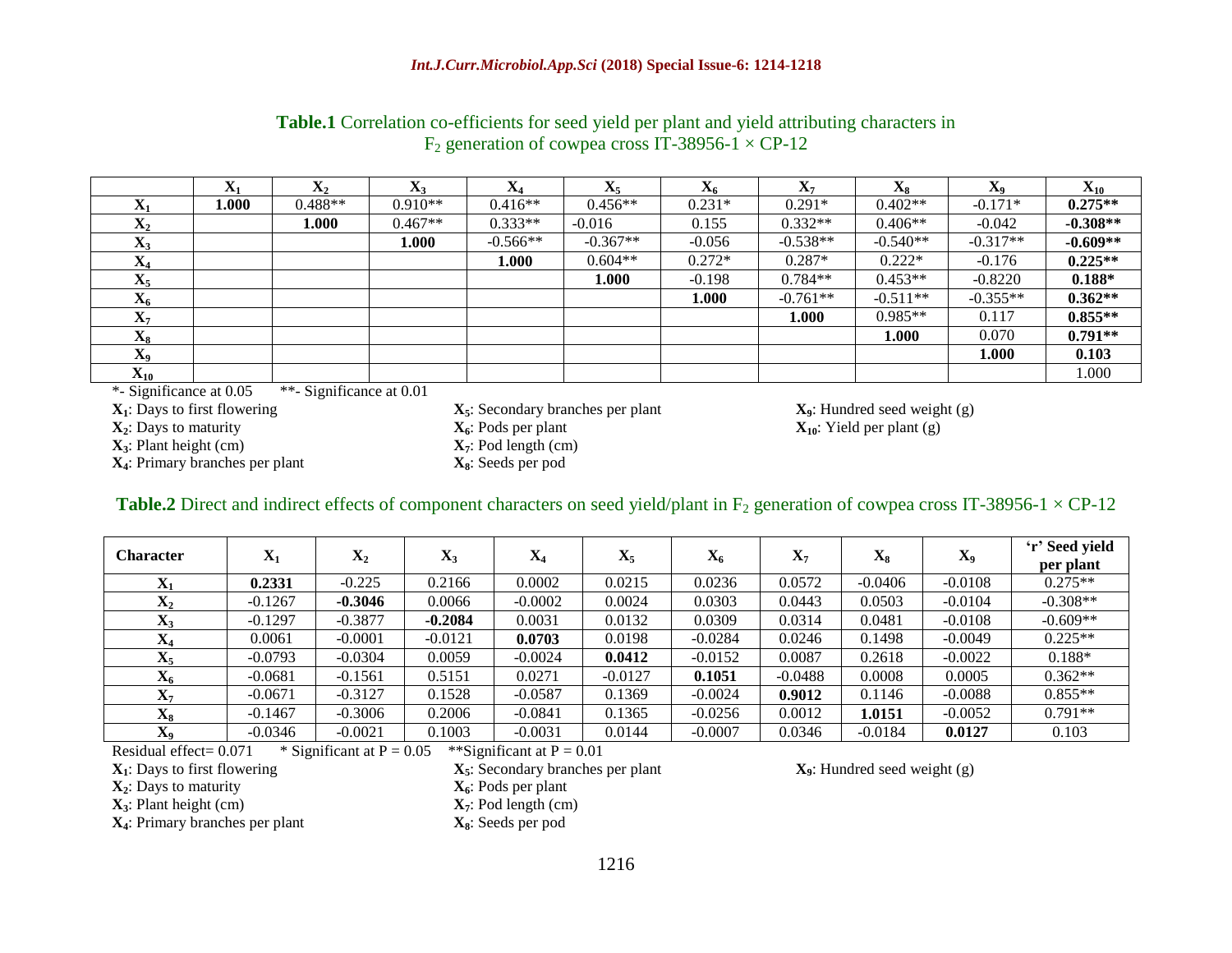These findings are in conformity with the report of Khadre *et al.,* (2014), Jana *et al.,* (1983), Vardhan and Savithramma (1998) and Vidya and Oomen (2002).). Contrary to association of days to flowering and number of seeds per pod recorded negative direct effect were reported by Venkatesan (2003) and Kharde *et al.,* (2014).

Although yield is principal goal of many crop breeding programs, but multiple traits package determines varietal/cultivar acceptability by cowpea farmers and/or primary consumers.

Yield is a complex trait, governed by many traits, morphological characters that associated with higher seed yield or which make a significant contribution to yielding ability would be useful in the improvement of seed yield. Among the seed yield and its attributing characters in the cross, positive and significant association of days to first flowering with days to maturity, plant height, biomass, secondary branches per plant, pods per plant, pod length and test weight; days to maturity with plant height, secondary branches per plant, pods per plant, seeds per pod and test weight; plant height with secondary branches per plant, pod length, pods per plant and hundred seed weight; primary branches per plant with secondary branches per plant, pod length, seeds per pod and hundred seed weight; secondary branches per plant with pod length, seeds per pod and hundred seed weight; pod length with seeds per pod and hundred seed weight; seed per pod with hundred seed weight.

These findings are in conformity with the report of Khadre*et al.,* (2014), Jana *et al.,* (1983), Vardhan and Savithramma (1998) and Vidya and Oomen (2002).). Contrary to association of days to flowering and number of seeds per pod recorded negative direct

effect were reported by Venkatesan (2003) and Kharde *et al.,* (2014).

Selection based on the traits viz., secondary branches per plant, pods per plant, pod length and seeds per pod, improve the grain yield in cowpea.

The correlation coefficients were inadequate to interpret the cause and effect relationships. However, Partitioning of the total correlation into direct and indirect effects would provide actual information on the contribution of traits and thus form the basis for selection to improve grain yield (Table 2).

Among the seed yield and its attributing characters in the cross, positive and significant association of days to first flowering with days to maturity, plant height, biomass, secondary branches per plant, pods per plant, pod length and hundred seed weight; days to maturity with plant height, secondary branches per plant, pods per plant, seeds per pod and test weight; plant height with secondary branches per plant, pod length, pods per plant and hundred seed; primary branches per plant with secondary branches per plant, pod length, seeds per pod and hundred seed weight; secondary branches per plant with pod length, seeds per pod and hundred seed weight; pod length with seeds per pod and hundred seed weight; seed per pod with hundred seed weight were observed. The similar results were reported by Idahosa *et al.,* (2010), Manggoel *et al.,* (2012) and Nwosu *et al.,* (2013). While the pod length exerted high positive indirect effect via plant height followed by seeds per pod and secondary branches per plant

The days to maturity showed the indirect high positive effect towards the seed yield per plant. These results are in accordance